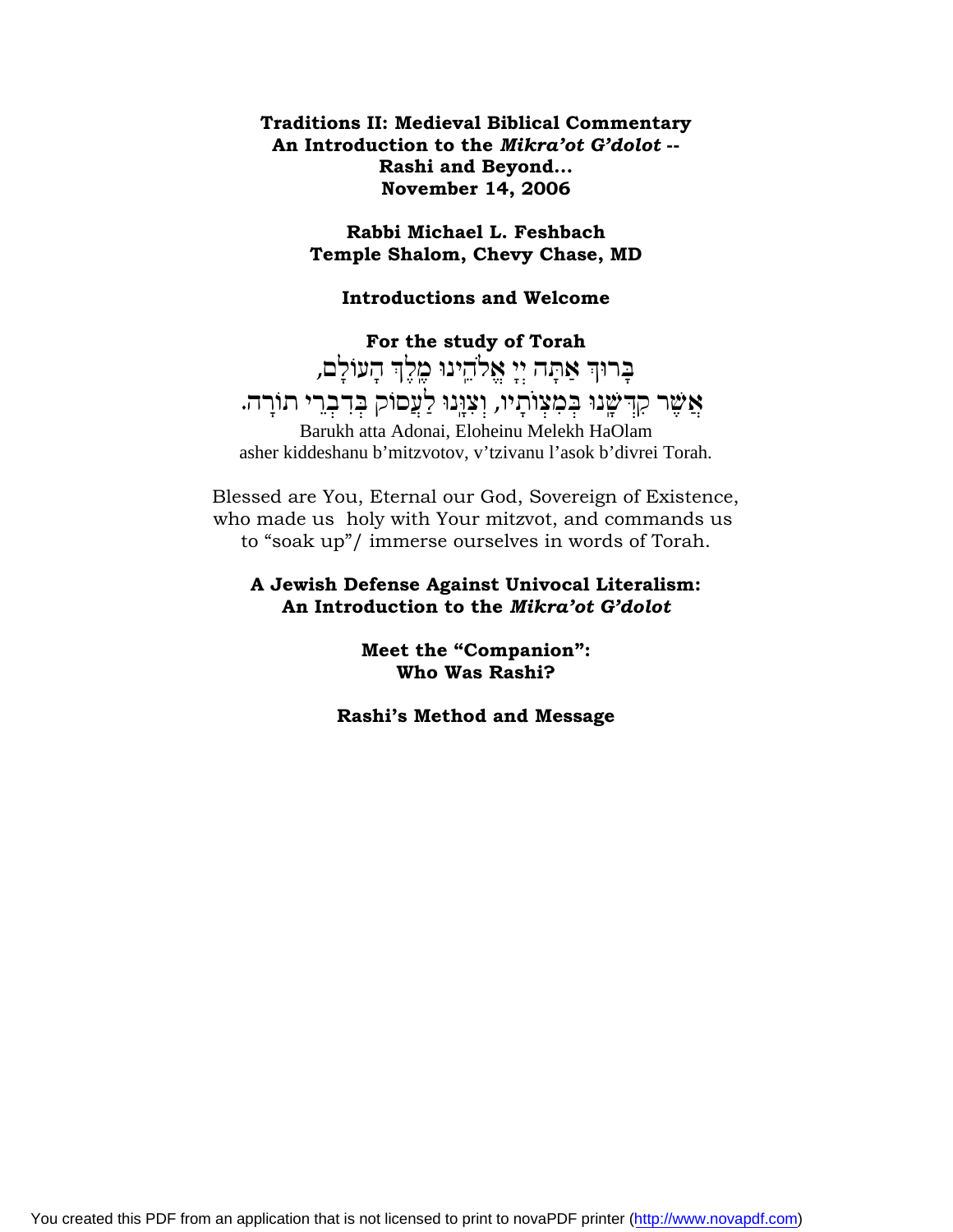## **Trivial Pursuit is wrong!** What does the first word of the Torah mean? What is the first sentence? Rashi on Genesis 1:1f

בראשית – אמר רבי יצחק לא היה צריך להתחיל [את] התורה אלא (שמות יב ב) מהחודש הזה לכם, שהיא מצוה ראשונה שנצמוו [בה] ישראל, ומה מעם פתח בבראשית, משום (תהלים קיא ו) כח מעשיו הגיד לעמו לתת להם נחלת גוים, שאם יאמרו אומות העולם לישראל לסטים אתם, שכבשתם ארצות שבעה גוים, הם אומרים להם כל הארץ של הקב״ה היא, הוא בראה ונתנה לאשר ישר בעיניו, ברצונו נתנה להם וברצונו נמלה מהם ונתנה לנו:

בראשית ברא – אין המקרא הזה אומר אלא דרשני, כמו שדרשוהו רבותינו ז״ל בשביל התורה שנקראת (משלי ח כב) ראשית דרכו, ובשביל ישראל שנקראו (ירמיה ב ג) ראשית תבואתו. ואם באת לפרשו כפשוטו כך פרשהו בראשית בריאת שמים וארץ והארץ היתה תהו ובהו וחשך ויאמר אלהים יהי אור. ולא בא המקרא להורות סדר הבריאה לומר שאלו קדמו, שאם בא להורות כך, היה לו לכתוב בראשונה ברא את השמים וגו׳, שאין לך ראשית במקרא שאינו דבוק לתיבה של אחריו, כמו (שם כו א) בראשית ממלכות יהויקים, (בראשית י י) ראשית ממלכתו, (דברים יח ד) ראשית דגנך, אף כאן אתה אומר בראשית ברא אלהים וגו׳, כמו בראשית ברוא. ודומה לו (הושע א ב) תחלת דבר ה׳ בהושע, כלומר תחלת דבורו של הקב״ה בהושע, ויאמר ה׳ אל הושע וגו׳. ואם תאמר להורות בא שאלו תחלה נבראו, ופירושו בראשית הכל ברא אלו, ויש לך מקראות שמקצרים לשונם וממעטים תיבה אחת, כמו (איוב ג י) כי לא סגר דלתי במני, ולא פירש מי הסוגר, וכמו (ישעיה ח ד) ישא את חיל דמשק, ולא פירש מי ישאנו, וכמו (עמוס ו יב) אם יחרוש בבקרים, ולא פירש אם יחרוש אדם בבקרים, וכמו וישעיה מו י) מגיד מראשית אחרית, ולא פירש מגיד מראשית דבר אחרית דבר. אם כן תמה על עצמך, שהרי המים קדמו, שהרי כתיב ורוח אלהים מרחפת על פני המים, ועדיין לא גלה המקרא בריית המים מתי היתה, הא למדת שקדמו המים לארץ. ועוד שהשמים מאש ומים נבראו, על כרחך לא לימד המקרא סדר המוקדמים והמאוחרים כלום: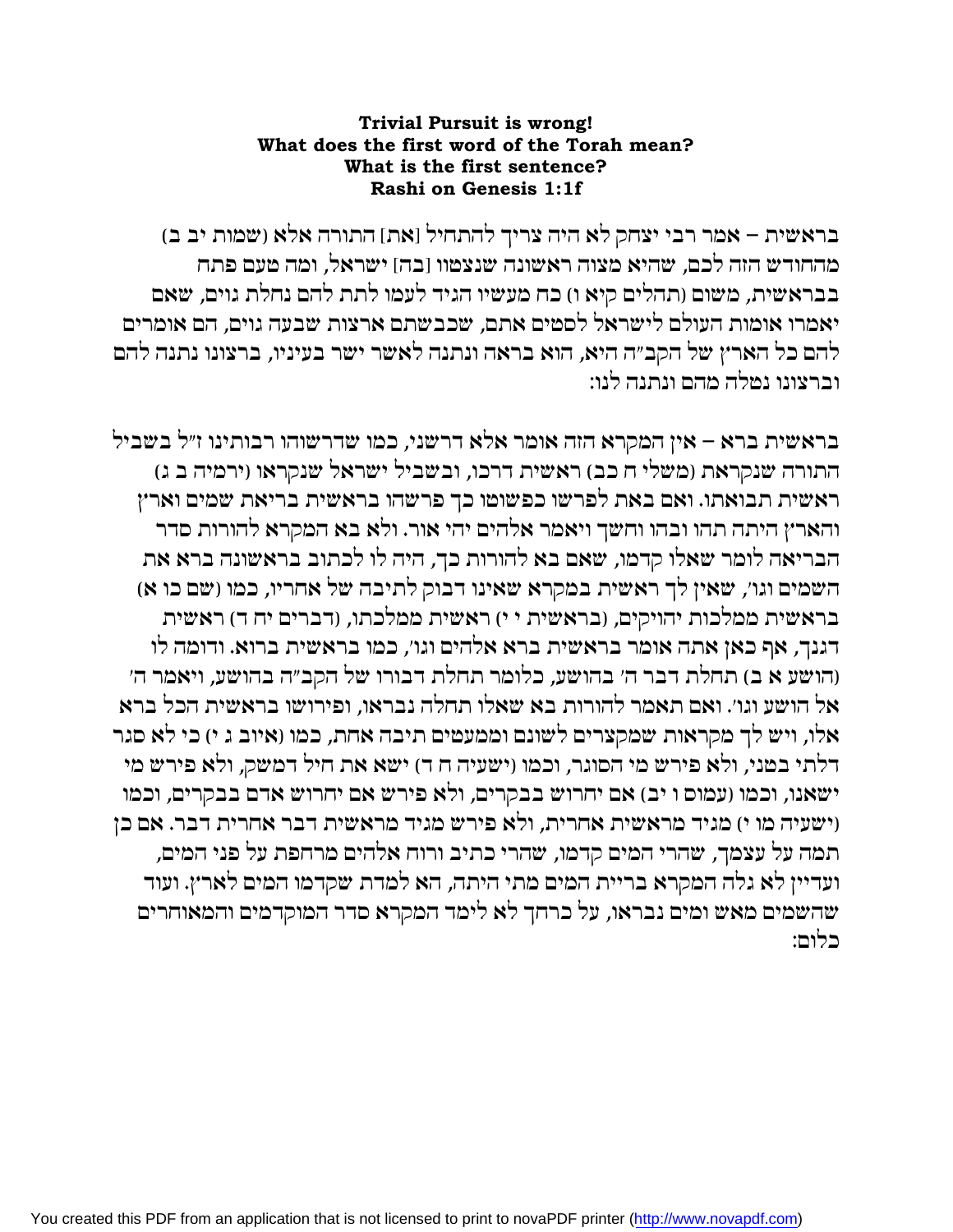1:1 "In the beginning" (*Bereshit*) [Rashi opens by quoting from a Midrash]: Rabbi Isaac said: The Torah should have commenced with the verse (Exodus 12:1) "This month shall be unto you the first of the months" which is the first commandment given to Israel.

What a place to begin! Ignore all of Genesis? What kind of Torah would this be? Why would anyone want to start at Exodus 12:1 -- even as a rhetorical question, who would say such a thing? Note that the Silbermann translation of Rashi adds a key phrase here: The Torah... "*which is the Law book of Israel"*

Note also that the italics below are Silbermann's interpolations, meant to "clarify the clarifier," to make Rashi's point more clear to us.

What is the reason, then, that it commences with *the account* of the Creation? Because of *the thought expressed in the text* (Psalm 111: 6) ''He declared to His people the strength of His works (in other words, God gave an account of the work of Creation), in order that God might give them the "heritage of the nations." For should the peoples of the world say to Israel, "You are robbers, because you took by force the lands of the seven nations of *Canaan",* Israel may reply to them, "All the earth belongs to the Holy One, blessed be God; God created it and gave it to whom God pleased. When it was God's will, God gave [the land] to them, and when it was God's will, God took it from them and gave it to us" (Yalkut Shimoni. Exodus 12: 2).

The whole purpose of the Torah is to secure our claim to the land of Israel? What might lead to such a view of the world? On the other hand, this is an important reminder: The Zionist dream is not new, nor is it peripheral to Judaism. It is the heart and core, one of the purposes of our existence, read back in to the very first words of the Torah.

We are now going to look at the unusual -- perhaps incomprehensible -- grammar of the first word of the Torah. For the word, as Rashi will point out, does *not* actually mean "in the beginning." *That* word would have been "*barishonah."* The word *B'reishit* is in conjunctive form; it means "in the beginning of," which is why the new JPS translation has "When God began to create the world..." Even that, though, is an odd formulation. Perhaps, thinking outside the box, the concept here is that "with *reishit* God created the world." If so, the question becomes: what is *reishit?* And here, we turn to all other significant references to the word *reishit* (which means "first of" or "head of") that appear in the Tanakh. The results are startling.

"In the beginning God created" (*Bereshit bara*): This verse calls aloud for explanation [literally: this verse says nothing except "come and interpret me!"]. in the manner that our Rabbis explained it: *God created the world* for the sake of the Torah which is called (Proverb 8:22) "The beginning (*reishit*) of God's way."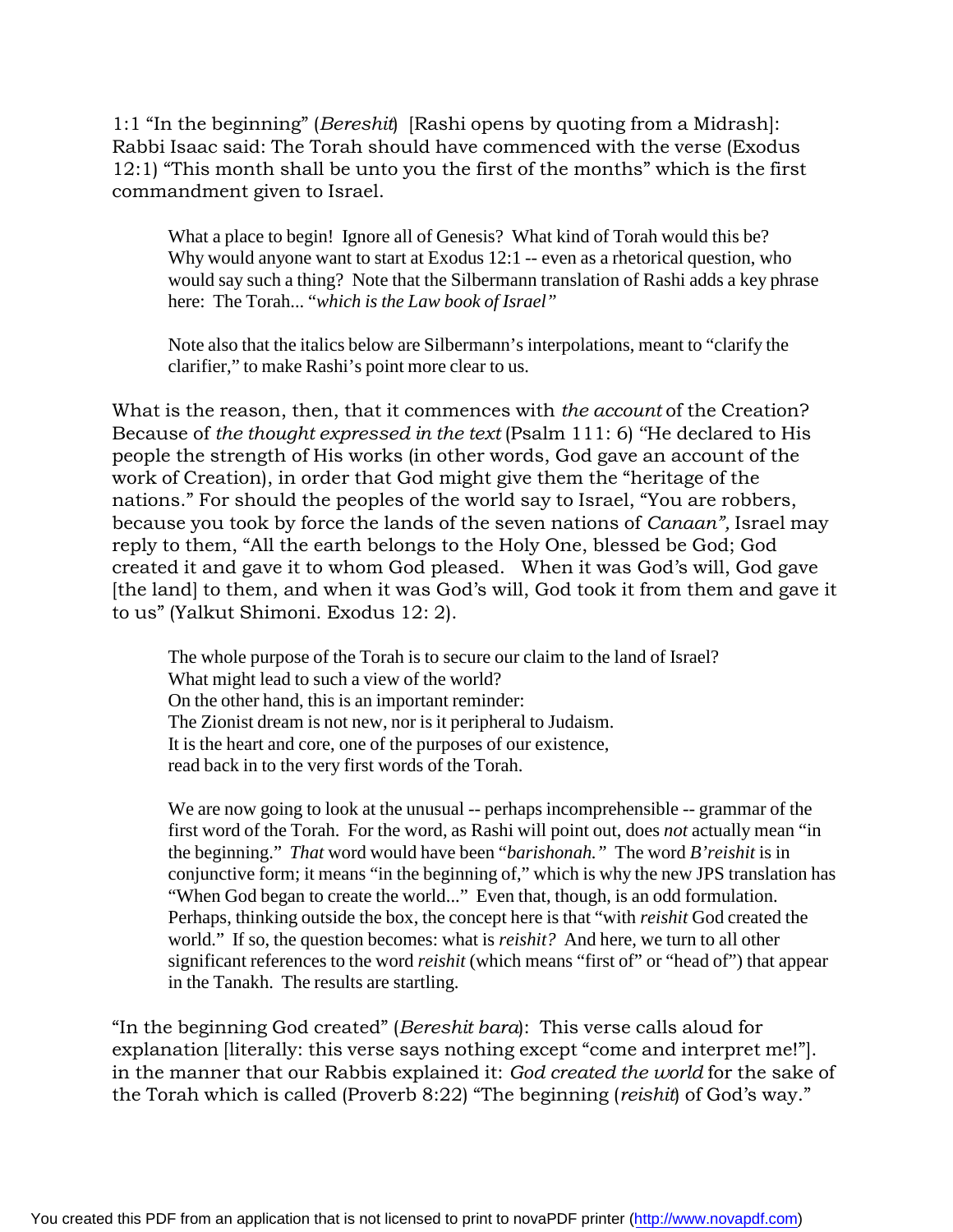The point here is the equation of "Torah" with "wisdom." The full citation, beginning with Proverbs 8:12 and then skipping to 8:22:

# : אֲנִי־חֲכִמָּה שָׁכֵנִתִּי עָרְמָה וְדַעֲת מִזְמְוֹת אֵמִצֶא יָהוָה <u>קָנָנִי ר</u>אשִׁית דַּרְכֶּוֹ <u>קָד</u>ֶם מִפְעָלָיו מֵאָזּ:

12. I, wisdom, dwell with prudence, and find knowledge and discretion. 22. The Lord created me at the beginning of his way, the first of his acts of old.

This is a technique similar to what might be called a *g'zeirah shavah,* an explanation of one term (*B'reishit*) through the comparison with an identical or very similar term (*reishit)* elsewhere, using the context of the second instance to shed light on the first. The first sentence of the Torah is now seen to read: "With *reishit =* wisdom = the Torah God created the world.

But we are not done with the possible meanings of the word *reishit.*

[Alternatively/additionally we can read that God created the world] for the sake of Israel who are called (Jeremiah 2:3) "The beginning (*reishit*) of God's increase.

The text here:

## <u>קדש ישראל ליהוה ראשית תבואתה</u>

Israel is holy to the Lord, the first fruits of his produce

Thus: "For the sake of *reishit =* Israel = the Jewish people God created the world.

If, however, you wish to explain it in its plain sense...

Rashi is fully aware of how much of a stretch these opening readings are, and therefore wants to hew closer to the line of explaining the text in its contextual and surface meaning.

explain it thus: "At the beginning *of* the Creation *of* heaven and earth, when the earth was without form and void, with darkness over the face of the deep, the spirit of God hovered over the water, God said "let there be light," and there was light. (emphasis here added for effect)

In other words, the first sentence of the Torah is much longer than that which we are accustomed to hearing. It *does not say* "In the beginning God created the heavens and the earth." In fact, there are major implications for reading the sentence according to the proper rules of Hebrew grammar. One implication: this is *not about* creation *ex nihilo!*

It also assumes a primordial state of chaos, upon which order is imposed. *That* is the fundamental act of creation.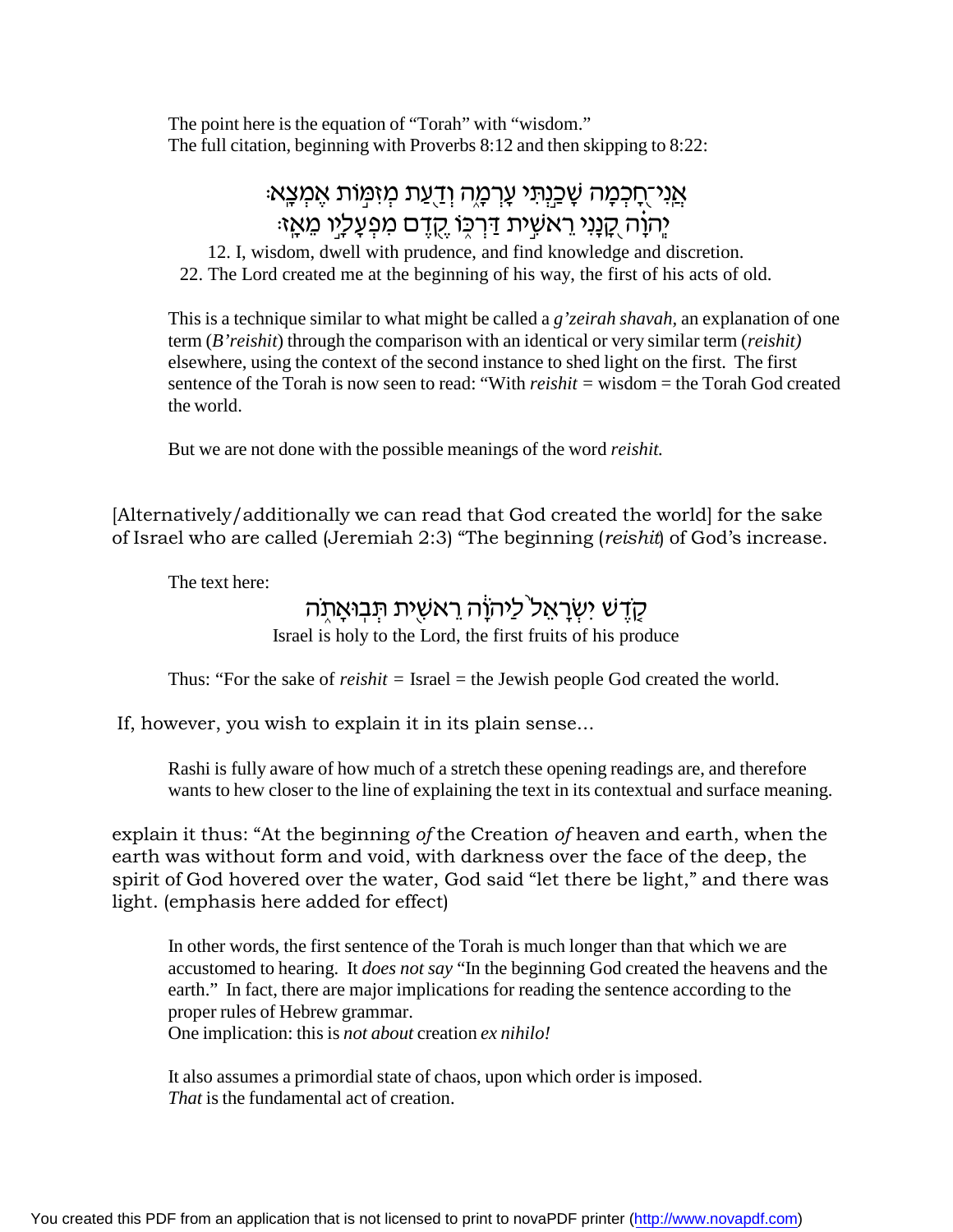The text does not intend to point out the order of the *acts* of Creation — to state that these (heaven and earth) were created first; for if it intended to point this out, it should have written *"barishona"* [meaning] "At first God created..."

*And for this reason:* Because, wherever the word *reishit* occurs in Scripture, it is in the construct state (it "clings" to another word), as, for example, (Jeremiah 26:1) "In the beginning *of* (*b'*'*reishit*] the reign of Jehoiakim"; (Genesis 10:10) "The beginning of (*reishit*) his kingdom"; (Deuteronomy 18:4) "The firstfruit of (*reishit*) your corn." Likewise, here, too, you must translate *b'reishit bara* as though it read *b'reishit b'ro', "*at the beginning of God's creating." Similar to this (a similar grammatical construction, a noun in construct followed by a verb) is: found in Hosea 1:2, where we read *t'chilat dibber Adonai b'hoshiya,* "in the beginning God spoke through Hosea," which really implies/means *t'chilat diburo shel HaKadosh Barukh Hu b'Hosiyah,* "at the beginning *of* God's speaking through Hosea, the Lord said to Hosea."

If, however, you insist that it [really does] come to show/intend to point out that these (heaven and earth) were created first, and it's interpretation should be "*b'reishit hakol bara elu;* at the beginning of everything God created these,"

Silbermann's commentary takes some time to explain this maneuver. Those who still want to say that this familiar text refers to the order of creation would have to concede the grammatical point that the word *reishit is* in the construct state, but could continue to hold onto what they thought was the original meaning by claiming that this is an elliptical text, that a word is missing here. Rashi goes on to provide some examples of elliptical texts.

you do have [cases of] Biblical verses which "shorten their language," as for example (Job 3:10) "for closed not the doors of my womb" where it does not explicitly explain who it was who was doing the closing, or (Isaiah 8:4) "shall take away the spoil of Samaria" without explaining who shall take it away; and (Amos 6:12) "if plows with oxen," and it does not explicitly state, "if *a man* plows with oxen"; or (Isaiah 46:10) "declares from the beginning the end," and it does not explicitly state, "declaring from the beginning *of a thing* the end of a thing' - if so (if that is your argument, that this is simply a case of an elliptical text, and you still assert that this verse intends to point out that heaven and earth were created first), you should be astonished at yourself, because as *a matter of fact* the waters were created first! For is it not written (Genesis 1:2) that "the spirit of God hovered over the face of the waters"? -- and the Bible had not yet revealed/said anything about when the creation of the "water" took place. Thus you must learn [from this] that the "water" preceded the "earth."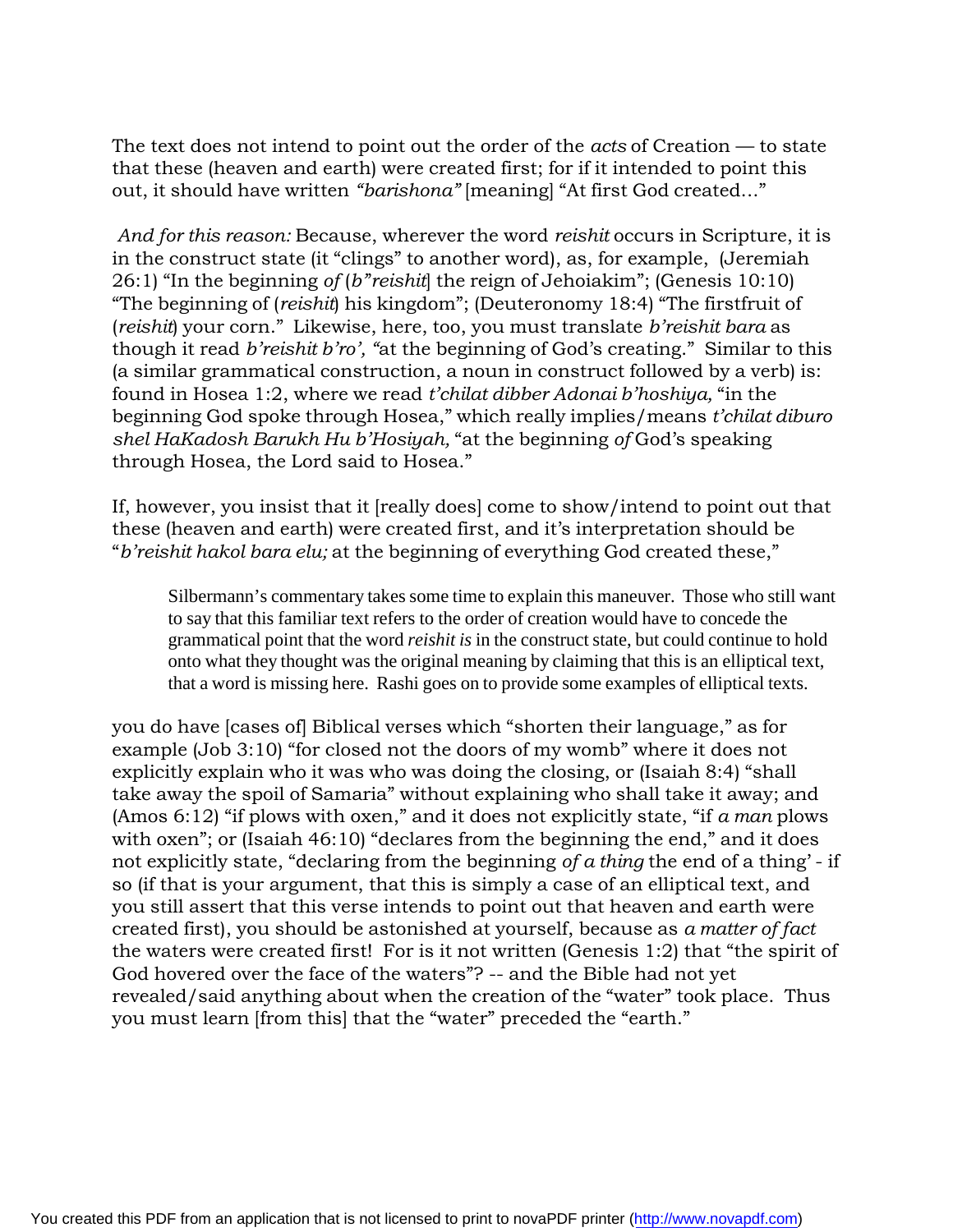And further (*that the heavens and earth were not created first*): that the heavens (*shamayim*) were created from fire (*eish*) and water (*mayim*)

This is based on an assumed etymology of the word *shamayim,* consisting, as it seems, to be a combination of the Hebrew words for "fire" and "water."

*from which it follows that fire and water were in existence before the heavens.* Therefore you must admit that the Biblical verse teaches nothing whatsoever about what preceded or followed [the order, the sequence of Creation]!

So if the opening of the Torah is *not* about the *order* of creation, what *is* it about? Here a new picture emerges: the imposition of order on a pre-existing state of chaos, the creation of the world through words, the focus on the binary patterns: light and darkness, day and night. Meaning emerges through the act of perception and separation, division and distinction.

Let us read the newly translated words, and discover for ourselves what each of us sees... in the opening sentence:

**When God began to create heaven and the earth - the earth being unformed and void, with darkness over the surface of the deep, and a wind from God sweeping over the water -- God said, "Let there be light," and there was light.** (Genesis 1:1-3, JPS translation)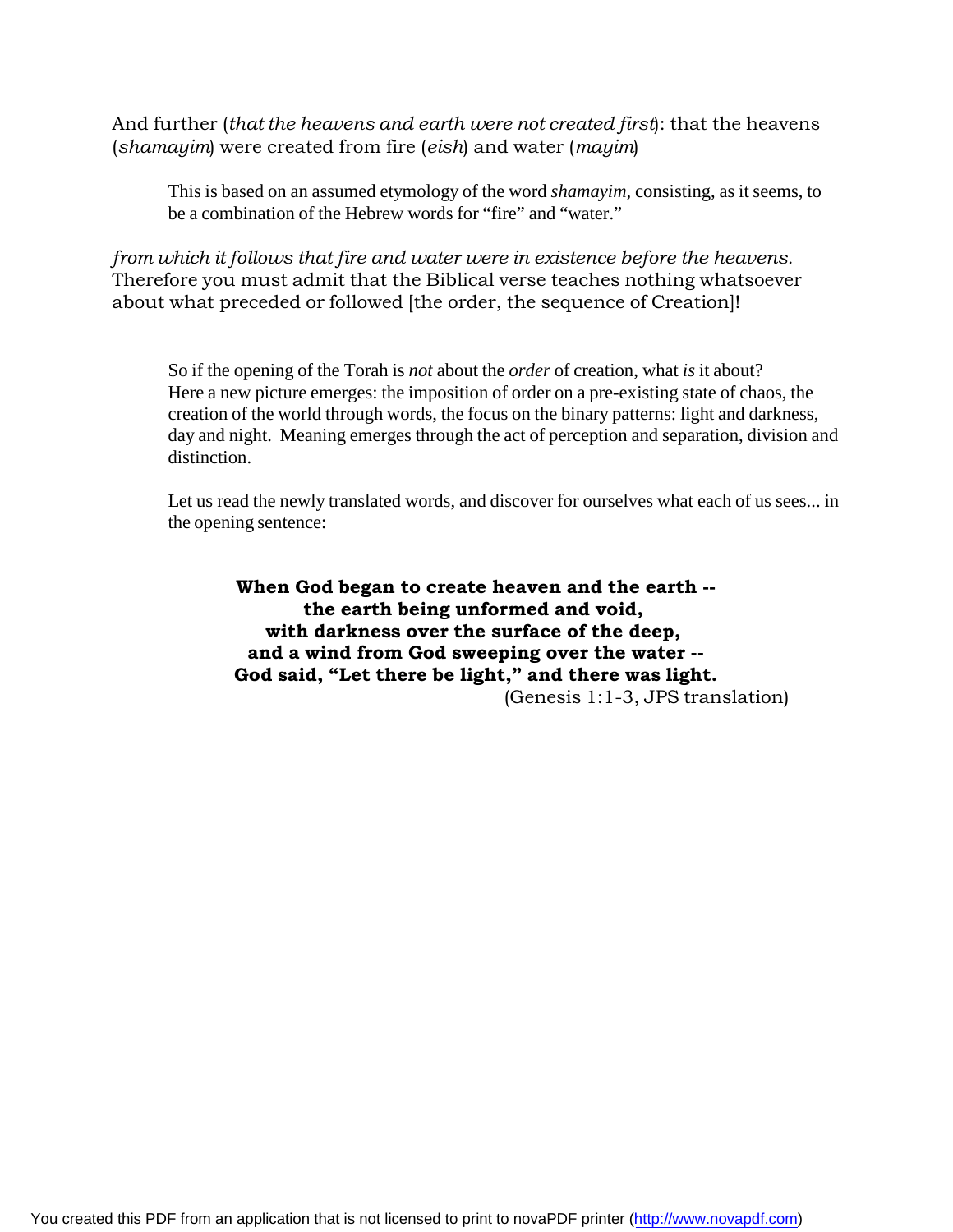## The Spin on the Sin: **Medieval Jewish Commentary on** the story of the Tower of Babel Genesis  $11:1-9$

#### The Text:

א וַיִּהִי כַּל־הָאֲרָץ שַׂבַה אַוֹזִת וּדִבְרִים אַוֹזֵדִים: ב וַיִּהֵי בִּנְסָעָם מְקַדֵּם וַיִּמִצְאוּ בִקְעָה באֵרץ שִׁבְּנָר וַיֵּשִׂבוּ שָׂם: בּ וַיְאמְרֹוּ אֵישׁ אֵכ<sup>ו-</sup>רָעֵׂהוּ הָבָה בְּלְבְּבָּה לְבָבִּים וְבָּשְׂרְפַה לִשְׂרֵפֵה וַתְּהִי כְיָהֶם הַכְּיַבְּדָּה כְאָבֶ† וְהָיָזִפְוֹר הָיָה כָיָהֵם כַיְזִוֹמֵר: ד וַיִּאמִרי הַבִּה ו *ְ*בְּבֵּה ּכַּבֿוּ עַ֫יר וּמִבְּדִּכוּ וְרֹאשִׂוּ בַשָּׁמַ֫יִם וְבַּ֫עֲשֶׂה־כָּלֵוּ עֵלֶם פֵן בָּבִי עַכ<sup>ו</sup>-פַבִּי כִּכו<sup>-</sup>הָאֶרְץ: ה וַיֵּרֶד יְהֹוֶה כְּרְאָת אֶת־הָעִיר וְאֶת־הַמִּנְדֶכו אֲשֶׂר בְּנִי בְּנֵי הָאָדֶם: וּ וַיְּאמֶר יְהוָה הֵן עם אַיזַד וְשַׂבַּה אַיַזַת לְכְלַם וְיָה הָיִזְכַם כַאֲשָׂוֹת וְעָתָּה לְאִ־יִבְצֶר מִהָם כִּל אֲשֶׂר יַיָּמִי כַּעֲשְׂוֹת: † הָבָה בֵּרְדָה וְבָבְכָה שָׁם שְׂפַתָם אֲשָׂר כָא יִשְׂמְעֹוּ אִישׂ שְׂפַת רַעָהוּ: זז וַיַּפַץ יְהֹוֶה אִתָם מִשָּׂם עַל־פַּבֵּי כְל־הָאֶרֶץ וַיַּיְזְדְּלִוּ לִבְבָּת הָעָיר: טֹ עַל־בֶּךָ קָרֶא שְׂמִה בָּבִל כִּי־שָׂם בִּכְל יְהוָה שְׂפַת כִּל־הָאֶרֶץ וּמִשָּׁם הֲפִיצָם יִהוֹה עַל־פַּנִי כַּל־הַאֲרֶץ: פ

1. And the whole earth was of one language, and of one speech. 2. And it came to pass, as they journeyed from the east, that they found a plain in the land of Shinar; and they lived there. 3. And they said one to another, Come, let us make bricks, and burn them thoroughly. And they had brick for stone, and slime had they for mortar. 4. And they said, Come, let us build us a city and a tower, whose top may reach to heaven; and let us make us a name, lest we be scattered abroad upon the face of the whole earth. 5. And the Lord came down to see the city and the tower, which the sons of men built. 6. And the Lord said, Behold, the people are one, and they have all one language; and this they begin to do; and now nothing will be restrained from them, which they have schemed to do. 7. Come, let us go down, and there confuse their language, that they may not understand one another's speech. 8. So the Lord scattered them abroad from there upon the face of all the earth; and they left off the building of the city. 9. Therefore is the name of it called Babel; because the Lord did there confuse the language of all the earth; and from there did the Lord scatter them abroad upon the face of all the earth.

### **Background to the Story:** The rule of Nimrod

וְכְוּשׁ יַלְדָ אֶת־נְמְרֹד הִוּא הֶחֶל לְהִיוֹת גִּבְּר בַּאֲרֵץ: ט הִוּא־הַיַּה גִּבֹּר־צַיֵּד לִפְנֵי יִהְוַה עַל־כֵּן ´ יֵאֲמַ֫ר כְּנִמְרֹֽד גִּבְּוֹר צַיֻד לִפְנֵי יְהוֳֹה׃ י וַתְּהִ֫י רֵאשָׁית מַמְלַכְתּוֹ בָּבֶ֫ל וְאֶרֶדְ וְאַכְּד וְכַלְנֶהְ בְּאֶרֶץ ֹשָׁנָעֲר׃

And Kush fathered Nimrod; he was the first on earth to be a mighty one (Or: he began to be a mighty man in the land.). 9. He was a mighty hunter before the Lord; therefore it is said, As Nimrod the mighty hunter before the Lord. 10. And the beginning of his kingdom was Babel, and Erech, and Accad, and Calneh, in the land of Shinar.

(Genesis  $10:8-10$ )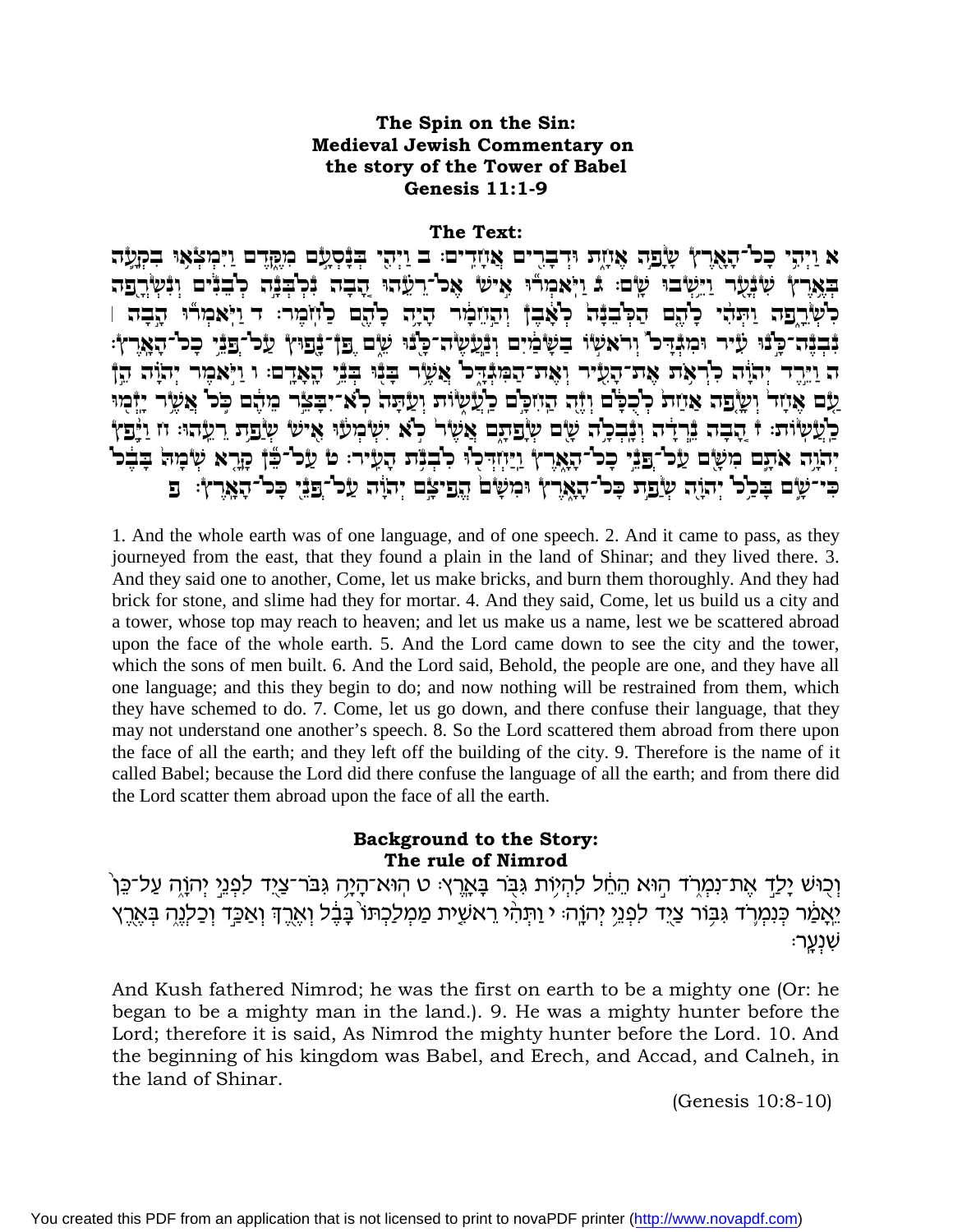This is a strange formulation. What does it mean that Nimrod "began to be" a mighty man in the land? Strange phrases or unusual wording is like a red flag to the commentators, it is an opportunity -- to learn a lesson, to make a connection with phrases which are found elsewhere.

The 15th-century Portuguese commentator Isaac Abravanel sees "began to be mighty" as a new development in human history:

The Torah wished to stress that, hitherto, human beings had been equal, until Nimrod became mighty, and lorded it over his contemporaries. "He began to be a mighty man in the land." In other words, he became a tyrant. Indeed, it was stated further (10:9): "he was a mighty hunter before the Eternal." You already know how our sages interpreted this phrase: that he trapped people with his wiles. But I think he was literally a great hunter of animals.

The text implies that he resorted to two subterfuges to gain ascendancy over people. First, he made himself a mighty hunter, hunting the wild beasts and conquering them. When people saw how he vanquished bears and lions with all their strength, they also stood in awe of him and were vanquished...

Second: he built towers and highly fortified cities from which to rule over the whole country. Ensconced in a forbidding tower, the fear and dread of him inspired all the inhabitants of the plain. This is implied in the text "And the beginning of his kingdom Babel, and Erech, Accad and Calneh" (Genesis 10:10), for he made them [towers; fortifications] there, in the powerful countries where he built the seat of his kingdom.

Abravanel

Note that this interpretation links three apparently separate stories: the rulership of Nimrod, the Tower of Babel (his "project"), and the early life of Abraham (whom, according to the Midrash, Nimrod attempted to "trap by his wiles.")

Another interpretation: "began to," in this grammatical form, always refers to the same thing, thus allowing us to "see" and understand what the "sin" in the story to follow is really about.

"Then they began (*huchal*) to call on the name of the Eternal." (Genesis 4:26). Said Rabbi Simon: In three places the text uses this expression in the sense of rebellion against God: 1) here (Genesis 4, which he interprets to mean): "then they rebelliously called on the name of the Eternal," 2) "And it came to pass when human beings rebelled (*hechal*)(by mixing with Divine Beings?) to multiply over the earth, and daughters were born to them" (Genesis 6:1), and 3) "he rebelled (*hechel*) to be a mighty man in the land." (Genesis 10:8) Midrash: Genesis Rabbah 23:7

How can we be sure that *hechal* can be linked to rebellion? Probably there is a word play going on here, linking the word *hechal* with the word *challal,* which means to profane. This link is made explicit in the Talmud (Tractate *Megillah*)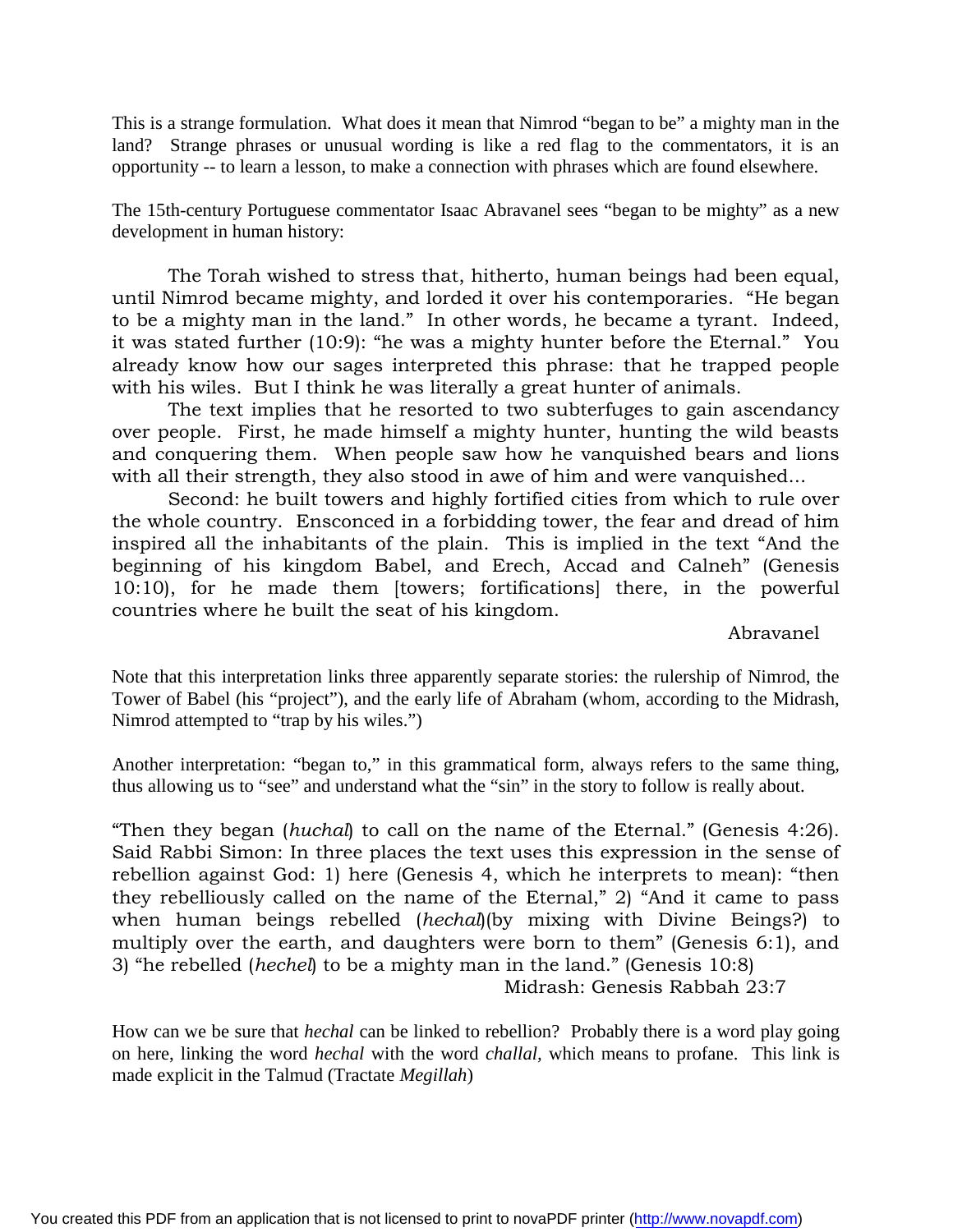## **The Story and Its Interpretation**

"And all the land was one speech, and few words." (Genesis 11:1). The sin of the generation of Babel was similar to that of Adam and Cain and his descendants. With the increase of creature comforts and leisure time, they became dissatisfied with the natural bounty provided by God, and became interested in improving human techniques, in building cities, in leaving their agricultural life and becoming urbanized, and developing a highly organized political and social life, imagining that this was the goal of humankind, with all the offices, prestige, acquisition of wealth, violence, robbery and bloodshed that they, of necessity, involved -- a state of affairs that did not obtain when they lived each one for themselves a pastoral existence. As Solomon said: God created man upright, but they have sought out many inventions." (Proverbs?)

The true implication of the text is that, originally, human beings shared one universal language and *all their possessions were common to them all* (emphasis added). No one had any private property. Everything was in common, just like their language. But when they engaged in building the city and tower and the invention of artificial works, they forsook their universal bond (literally: brotherhood) and established private property, through barter and monopolization prompted by their covetousness to take everything for themselves and saying: "Mine is mine and yours yours!"

Our rabbis expounded the text "they journeyed from *kedem*" (Genesis 11:2; *kedem* is usually translated as "east" but literally means "the first" or "forward") as: they divorced themselves from the *first* of the word, the pristine order, from being content with the essential natural products of the universe, and went after vanity, in seeking artificial things to satisfy their craving for luxuries. This diverted all of them from knowing Divine truths. The text was accordingly expounded to imply that they journeyed away from the Eternal.

### Abravanel

This is an astonishing reading! First of all it sounds as if it could have been written yesterday, not in the 15th century. What an attitude: towards cities, towards politics, towards technology! This is a biting socialist condemnation of capitalism before either modern capitalism or modern socialism were born!

A 13th-century Spanish Talmudist, Rabbi Yitzchak Arama, made a similar point, in his commentary called Akedat Yitzchak:

That generation being united by one common language and sharing the same ideas became unanimously convinced that the aim of their existence was a political society. Their sin was not in trying to achieve this, but in regarding it as an end in itself, rather than as a means to a still greater end -- spiritual wellbeing.

Akedat Yitzchak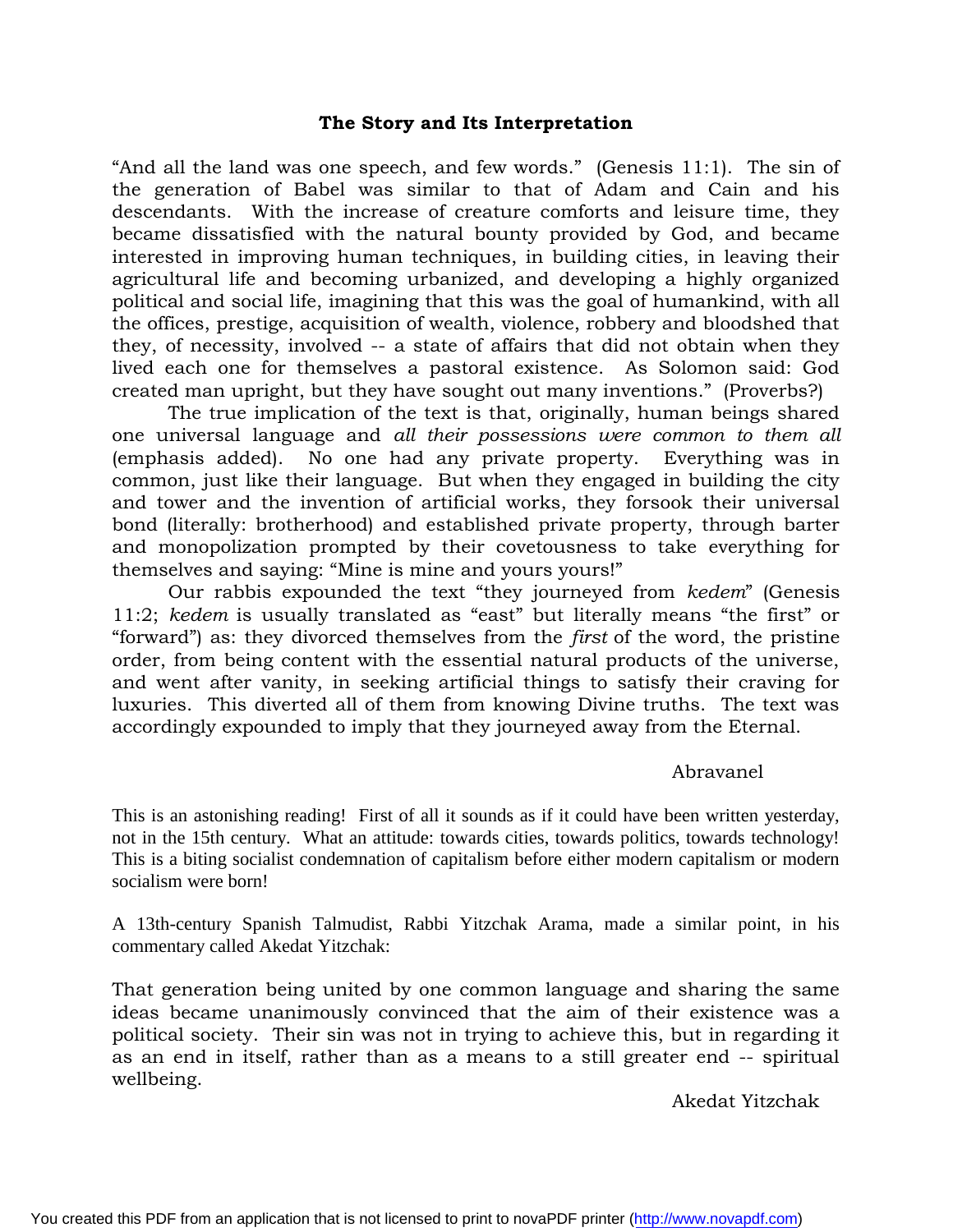The greatest commentator of them all, Rabbi Shlomo Yitzchaki (Rashi), offers an exegetical, "running" (ongoing) commentary. To approach a comment by Rashi, you need to know that it is like playing "Jeopardy." He only gives the answers. To *understand* the answer, you have to remember to ask: what's the question? *Mah HaKoshi?* What's the difficutly, the underlying issue to which he is giving an answer. What's bugging Rashi? Rashi's first comment on this story is a classic and easy to understand example of this approach.

(א) שפה אחת – לשון הקודש:

"One language" (Genesis 11:1). -- The Holy Tongue. (Hebrew)

So. What's the question? If everyone spoke the same language.... Rashi goes on, making a distinction between the opening words "speech" and "language," which, in the original context, might simply have been poetic repetition.

ודברים אחדים – באו בעצה אחת ואמרו לא כל הימנו שיבור לו את העליונים, נעלה לרקיע ונעשה עמו מלחמה. דבר אחר על יחידו של עולם. דבר אחר ודברים אחדים, אמרו אחת לאלף ושש מאות חמשים ושש שנים הרקיע מתמוטט כשם שעשה בימי המבול, בואו ונעשה לו סמוכות:

"...and one speech (*d'varim achadim*)." (Genesis 11:1) They came with *one plan,* saying: "God has no right to exclusive use of the heavenly realms; let us ascend to the skies and make war upon God." Another explanation [often offered when Rashi is not that comfortable with the answer he just gave]: *d'varim achadim* [seen now as words referring to the "One]: words regarding the Sole Being (God) of the Universe. Another explanation [sensing that the last one was a stretch, but, turning to Midrash and going even farther out on a limb, Rashi will now read these words leaving out the *aleph* of the second word, which is a legitimate thing to do since it makes no sound on its own and the Torah has no vowels]: *d'varim chadim -- sharp* words. They said: "Once in every 1650 years (the period that elapsed from the Creation to the Flood) there is a heaven-shaking; just as there was in the days of the Flood. Come, then (before it happens again), let us make "supports" for it." (quoting Genesis Rabbah 38).

Of these three separate explanations -- one about wanting access to heaven, another about the nature of God, and a final one as a kind of cosmic insurance -- only one is clearly and obviously a sin. It's just not that straightforward a question regarding what they were doing wrong here!

Before we go on with Rashi, here is another Midrash, one which places this project in the classic category of an Edifice Complex:

כשבעה מילין מקנה מעלת היו לו במזרחו ובמערבו, ואלו שהיו מעלו מעלין לבנים היו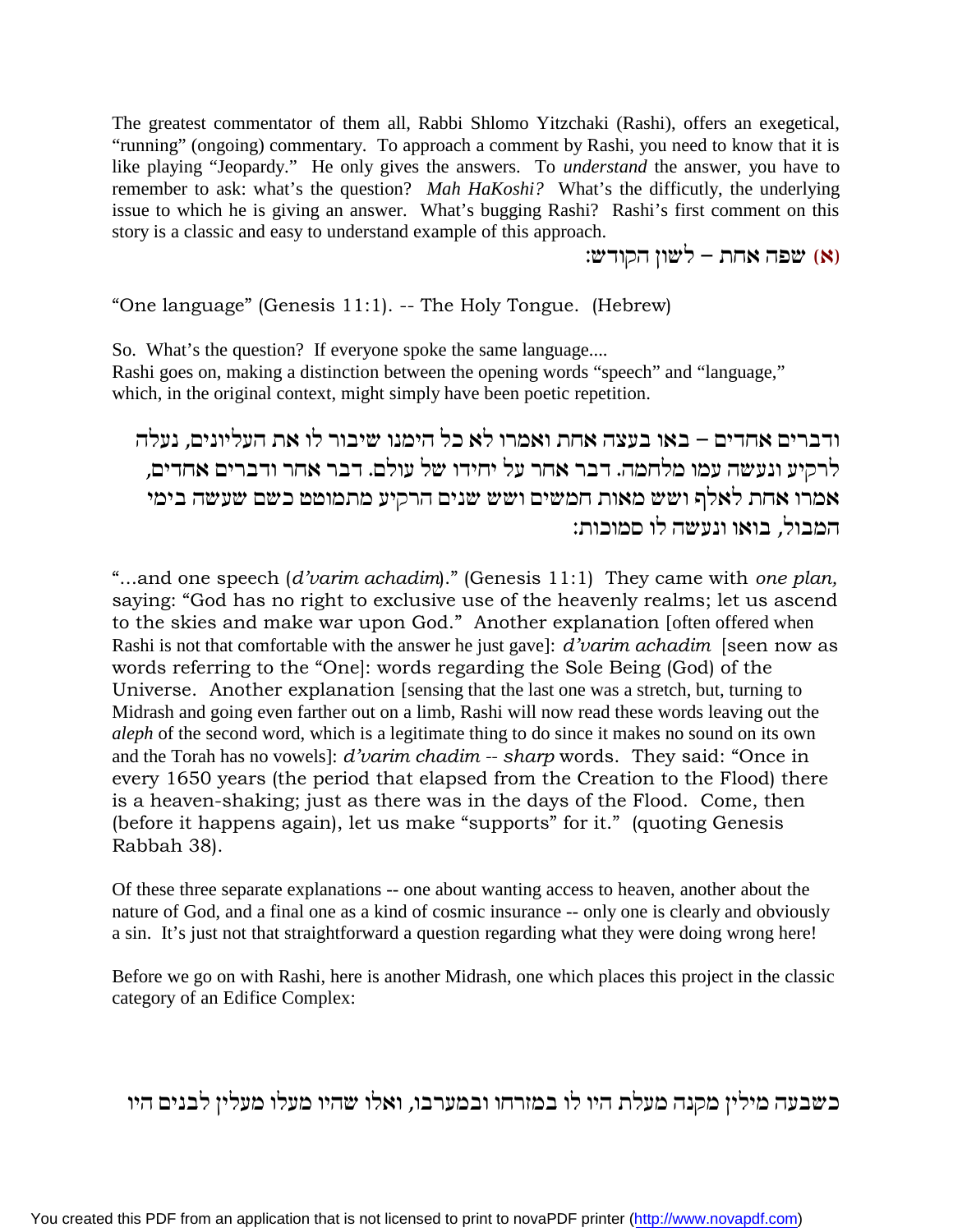## עולין ממזרחו, ואלו שהיו יורדין היו יורדין ממערבו, ואם נפל אדם ומת לא היו שמים לבם עליו, ואם נפלה לבנה היו יושבין ובוכין ואומרין מתי תעלה אחרת תחתיה,

The tower had seven steps from the east and seven from the west. The bricks were hauled up from one side; the descent was from the other. If a man fell down and died no attention was paid to him, but if one brick fell down they would sit and cry and say: Woe are we, when will another be hauled up in its place?

Pirkei DeRebbe Eliezer 24

We return to Rashi for a moment. What is it that they were worried about?

ור) פן נפוץ – שלא יביא עלינו שום מכה להפיצנו מכאן:

"Lest we be scattered" (Genesis 11:4) -- that God shall not, by bringing some plague upon us, scatter us from here.

What are they worried about? What does Rashi's comment add?

We turn now to different interpretations, beginning with that of the Italian Renaissance-era writer Ovadia Sforno, who is interested in issues of leadership and intellectual development:

וּמִנְדִּל וְראשׁוֹ בַשְּׁמַיִם וְנַעֲשָׂה לְנוּ שֵׁם. ״נַעֲשָׂה שֵׁם״, עֲבוֹדָה זֶרָה שָׁתִּהְיֶה בַּמִּנְדָל, וְיֵצֵא בכל המין האנושי שם גבה מקומה וגדל עירה, באפן שתחשב אלהי האלהים אצל כל בְּנֵי הָאָדָם, וְאֵלֶיהָ יִדְרְשׁוּ כָּלָם. וְהַכַּוְנָה בָּזֶה הָיְתָה שֶׁהַמּוֹלֵךְ עַל אוּתָה הָעִיר יִמְלֹךְ עַל כָּל הַמְּין הָאֲנוֹשִׁי בְּהִיוֹת שָׁם דְּרִישָׁת בְּלֵם.

"A tower, with its top in the heavens. And let us make a name for ourselves." (Genesis 11:4) "Let us make a shem, a name." An idol, which will be situated in the tower. The fame of its height, and the huge size of the city, will spread among the whole human race in such a manner that this deity will be considered as the 'deity of deities' among humankind, and all will seek it out. The one who would rule over that city would rule over the entire human race, since everyone would seek it out -- and this was indeed their intent.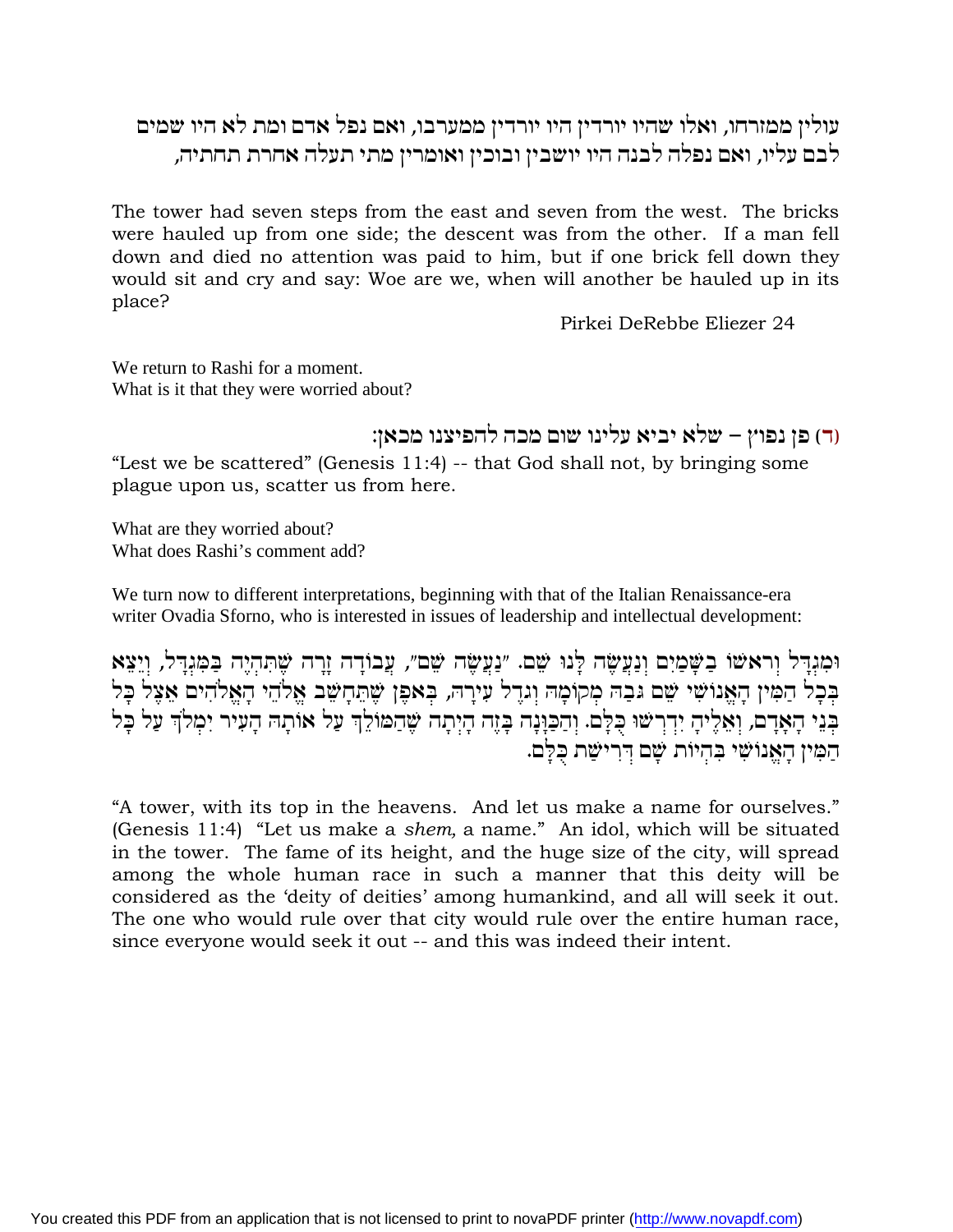וְעַתָּה לֹא יִבָּצֵר מֵהֶם. אִם כֵּן אֵין מוֹנֵעַ לָהֶם מֵהַשָּׁלִים כַּוָּנָתָם וְתִהְיֶה אוֹתָה עָבוֹדָה זֶרָה אֲשֶׁר יִבְחֲרוּ כִּלָּלִית לְכָל מְיֹן הָאֲדָם, וִלֹא יִפְּנֶה אֲחָד מֶהֶם לַדַעַת אֶת הַבּוֹרֵא יְתִבְּרַךְ וּלְהָבִין בִּי יוֹצֶר הַכּל הוּא. וְהֵפֶּךְ זֶה יִקְרֶה בִשֶּׁתְהְיֶה מַחִלֹקֶת בֵּין הָאָמוֹת בִּעָנְיַן אֱלֹהֵי הגְּבְר, כִּי כָּל אַחַת מֵהֵנָּה תַּחְשֹׁב שֶׁיֵּש אֵלֹהֵי הָאֵלֹהִים שֵׁכָּל הָאֵלוּהוּת מַסִכִּימִים לְדַעִתּו, וּבוֹ יָשְׁלַם סִדְרָם וְסֵדֶר הַמְּצִיאוּת, כִּאָמְרוֹ ״כִּי מִמְּזְרַח שֶׁמֶשׁ וְעַד מְבאוֹ גָּדוֹל שָׁמִי בַּגּוֹיִם״ ומלאכי א. יא).

"And now, nothing will be withheld from them." (Genesis 11:6). Therefore there is no deterrent to prevent them from completing their intentions, and the religion (deity) they choose will become universal for the whole human race so that no one will turn to seek the knowledge of the Creator, the blessed One, or to understand that God formed all. The opposite of this will happen when there will be division between the nations regarding their strange gods, for each one of them does believe that there is a 'god of gods,' with whom all the other gods agree, and through him their governance and the governance of all existence reaches its perfection, as it says "From where the sun rises to where it sets, My Name is honored among the nations." (Malachi 1:11).

### Sforno

This, too, is an incredible reading! What Sforno argues for here is nothing less than the power of diversity! For what is the problem with unity? Unity brings strength! But if you are united behind something which is wrong, then you have strengthened a lie, and discouraged inquiry which will lead away from the lie. Diversity, however, will lead people to ask questions -- and their questions will lead them back to God. Unity behind God would presumably be the best situation, but failing that, let us look at all the different practices in the world, let us wonder, and ask questions!

The word shem, or "name," is, of course, a key issue here. Ramaban, Rabbi Moshe ben Nachman, otherwise known as Nachmanides, was a mystic who was closely concerned for the protection of the faith. He therefore sees "making a name for ourselves" in the most dire possible light.

ואנשי הפלגה על דברי רבותינו (סנהדרין קט א) מורדים בבוראם. ורודפי הפשט (הראב״ע, והרד״ק), אומרים שלא היה דעתם אלא שיהיו יחד מחוברים כי הגיד הכתוב דעתם ״פן נפוץ״, ולא ספר עליהם ענין אחר. ואם כדבריהם יהיו טפשים, כי איך תהיה עיר אחת ומגדל אחד מספיק לכל בני העולם. או שמא היו חושבים שלא יפרו ושלא ירבו, וזרע רשעים יכרת:

אבל היודע פירוש שם, יבין כוונתם ממה שאמרו ונעשה לנו שם – וידע כמה השיעור שיזמו במגדל לעשותו, ויבין כל הענין, כי חשבו מחשבה רעה, והעונש שבא עליהם להפרידם בלשונות ובארצות מדה כנגד מדה, כי היו קוצצים בנטיעות.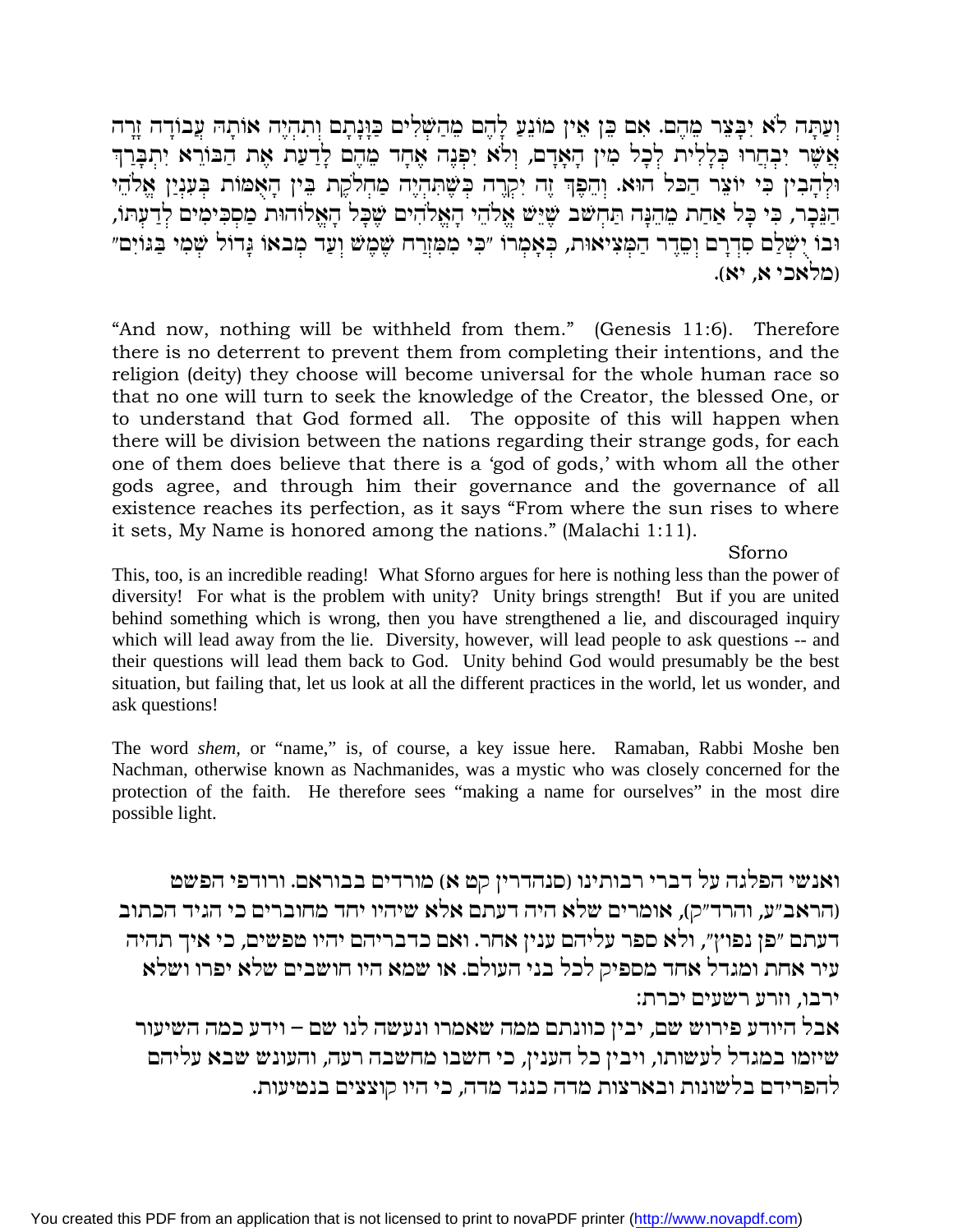The men of the dispersion, according to our Rabbis (Sanhedrin 109a), rebelled against their Creator. But those who are *rod'fei haP'shat,* pursuers of the "plain" meaning of the text, say that their idea was only to be closely united, citing as their intention the verse "lest we be scattered," without anything more being said of their intent. But if it be as those commentators say, then those of the dispersion were fools, for how could one city and one tower suffice for all the people of the world. Or perhaps they thought that they would not be fruitful and multiply, as it is written "the seed of the wicken shall be cut off."

But the one who knows the meaning of the word "name" -- as they said "let us make a name for ourselves" -- will understand their intent, and will know the extent of their evil plan in constructing the tower. And then the whole subject will be understood, namely that theirs was an evil thought, and the punishment that came over them -- namely, to be dispersed in their languages and countries -- was meted out measure for measure, for they "multiplied the shoots" [of faith by seeking to undermine the principle of Unity.]

### Ramban

In contrast to the spiritual sin seen here by Ramban, Abraham Ibn Ezra reads this story in a much more naturalistic way.

## וראשו בשמים, כי הנה כן דבר משה ערים גדולות ובצורות בשמים (דבר׳ א, כה). ואלה הבונים ראו בעצתם שלא יפרדו, והשם לא יעץ כן, והם לא ידעו:

"It's top in the heavens." An idiomatic expression for high in the air, as Moses described the cities of Canaan as being "great... up to heaven." A structure of this height would be visible from a considerable distance and become a rallying point for all people.

וה) ומלת וירד ד׳ בעבור שכל מעשה התחתונים תלוים הם בכח הגבוהים. ומהשמים 'תכנו כל העלילות, על כן נקרא השם רוכב שמים (דבר׳ לג, כו), היושבי בשמים (תה׳ קכג, א). וכדרך לשון בני אדם אמר הכתוב וירד:

"And God descended." This is an anthropomorphism. It is in the "language of human beings," as, for example, are several other references to God being "up there" or "dwelling" somewhere.

Ibn Ezra concludes that the birth of languages was the *result* of their dispersion. He also adds that it was, in effect, for their good, and an act of blessing, for God had, earlier, said: "fill the earth" (Genesis 1:28). The only issue with their coming together in one place, and their fear of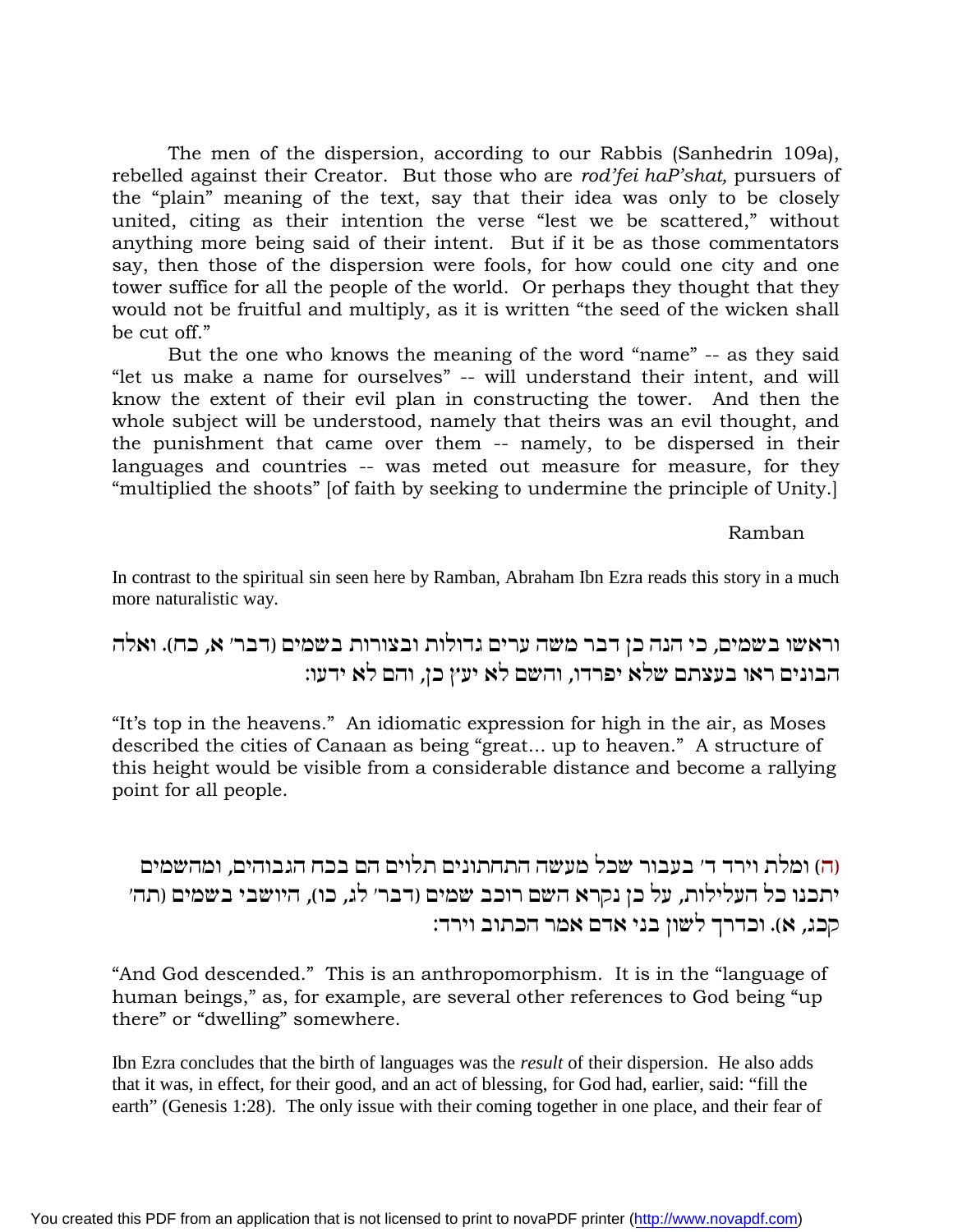being scattered, is that it contravened this commandment.

פסוק א שפה אחת. ל' הקודש:

ודברים אחדים. באו בעצה א׳ ואמרו לא כל הימנו שיבור לו את העליונים נעלה לרקיע ונעשה עמו מלחמה. ד"א על יחידו של עולם. ד"א ודברים אחדים )ס"א דברים חדים( אמרו אחת לאלף ותרנ״ו שנים הרקיע מתמוטט כשם שעשה בימי המבול בואו ונעשה לו סמוכות )ב״רו:

פסוק ב בנסעם מקדם. שהיו יושבים שם כדכתיב למעלה ויהי מושבם וגו׳ הר הקדם ונסעו משם לתור להם מקום להחזיק את כלם ולא מצאו אלא שנער:

> פסוק ג איש אל רעהו. אומה לאומה מצרים לכוש וכוש לפוט ופוט לכנען:

הבה. הזמינו עצמכם. כל הבה לשון הזמנה הוא שמכינים עצמן ומתחברים למלאכה או לעצה או למשא. הבה הזמינו אפקרליי״ר בלע״ז )בערייטען צוריכטען(:

לבנים. שאין אבנים בבבל שהיא בקעה:

ונשרפה לשרפה. כך עושין הלבנים שקורים טוול"ש )ציגעל דאכשטיינע בלע"זו שורפים אותם בכבשן:

לחמר. לטוח הקיר:

פסוק ד פן נפוץ. שלא יביא עלינו שום מכה להפיצנו מכאן:

פסוק ה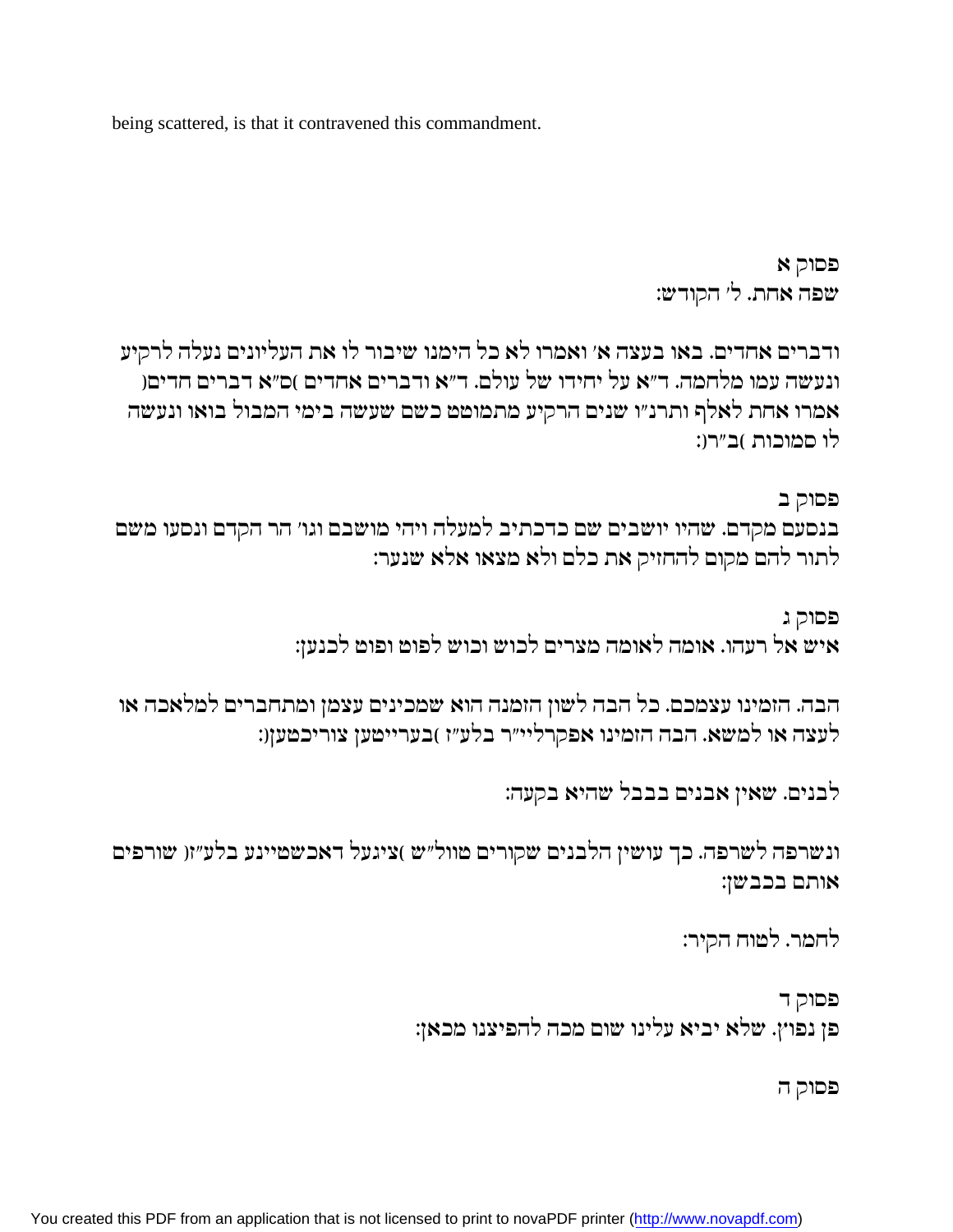וירד ה׳ לראות. לא הוצרך לכך אלא בא ללמד לדיינים שלא ירשיעו הנידון עד שיראו ויבינו. )במ״תו:

בני האדם. אלא בני מי שמא בני חמורים וגמלים אלא בני אדם הראשון שכפה את המובה ואמר האשה אשר נתת עמדי אף אלו כפו במובה למרוד במי שהשפיעם מובה ומלטם מן המבול:

פסוק ו

הן עם אחד. כל טובה זו יש עמהן שעם אחד הם ושפה אחת לכולן ודבר זה החלו לטשות:

החלם. כמו אמרם עשותם להתחיל הם לעשות:

לא יבצר מהם וגו׳ לעשות. בתמיה. יבצר ל׳ מניעה כתרגומו ודומה לו יבצור רוח נגידים )תהלים עוו:

> פסוק ז הבה נרדה. בבית דינו נמלך מענותנותו יתירה:

הבה. מדה כנגד מדה הם אמרו הבה נבנה והוא כנגדם מדד ואמר הבה נרדה:

ונבלה. ונבלבל נו״ן משמש בלשון רבים וה״א אחרונה יתירה כה״א של נרדה:

לא ישמעו. זה שואל לבינה וזה מביא מימ וזה עומד עליו ופוצע את מוחו:

פסוק ח ויפץ ה׳ אותם משם. בעוה״ז מה שאמרו פן נפוץ נתקיים עליהם הוא שאמר שלמה )משלי יו מגורת רשע היא תבואנו:

פסוק ט

ומשם הפיצם. למד שאין להם חלק לעוה״ב וכי אי זו קשה של דור המבול או של דור הפלגה אלו לא פשטו יד בעיקר ואלו פשטו יד בעיקר להלחם בו ואלו נשטפו ואלו לא נאבדו מן העולם אלא שדור המבול היו גזלנים והיתה מריבה ביניהם לכך נאבדו ואלו